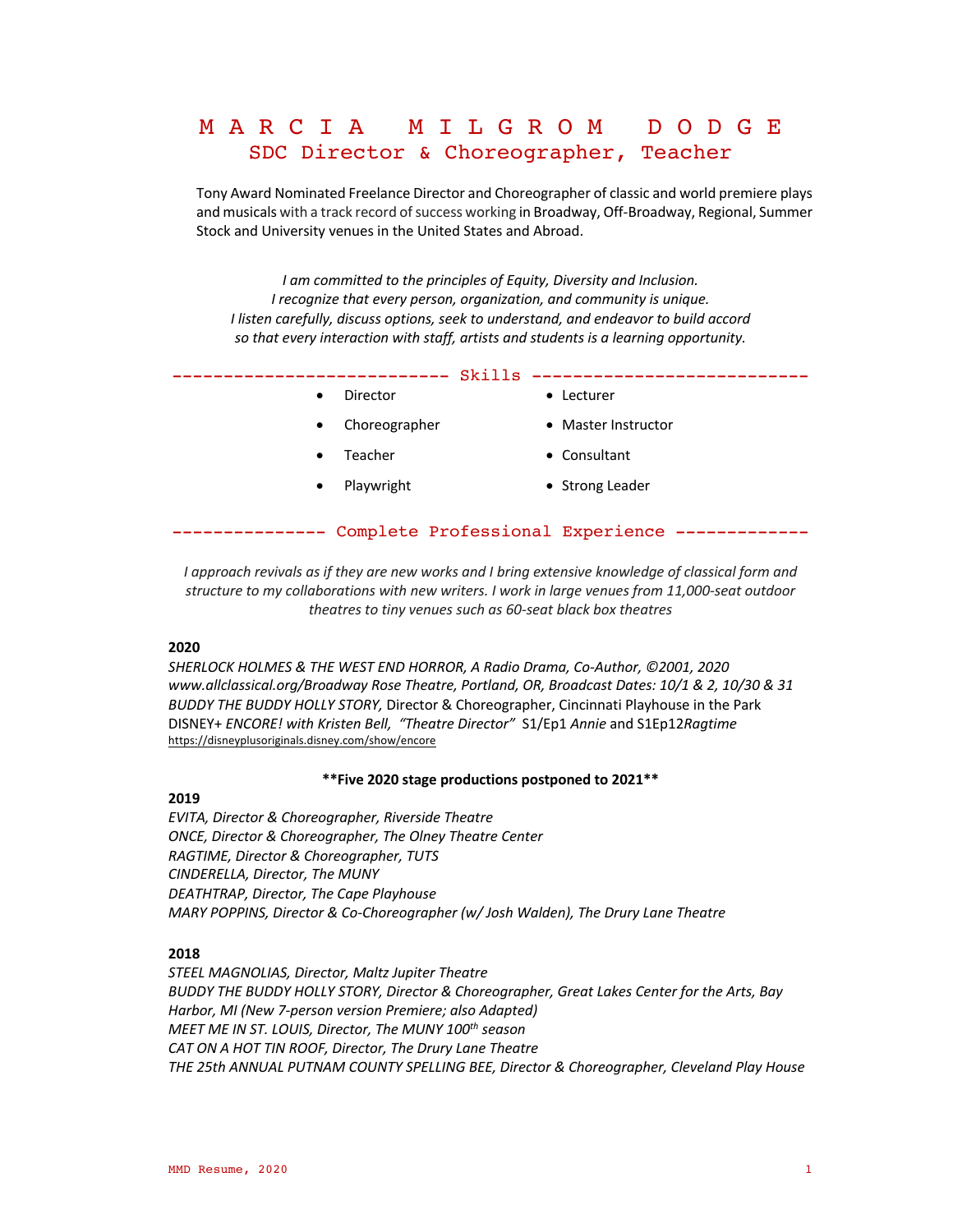# **2017**

*VOTES FOR WOMEN, Director, A Reading for Project Shaw, Artistic Director: David Staller Starring James Waterston & Mara Davi BROADWAY UP CLOSE, Concert: "Broadway's Great Duets," Director, Music Director: Georgia Stitt, Artistic Director: Sean Hartley, Kauffman Music Center THE CURIOUS INCIDENT OF THE DOG IN THE NIGHT-TIME (Regional Premiere), Director & Choreographer, Repertory Theatre of St. Louis and Cincinnati Playhouse in the Park THE LITTLE MERMAID, Director, The Muny LINCOLN CENTER SPRING GALA, Director, Honoring Herman, Menken & Sondheim, Starring Rita Moreno, Liz Callaway, Melissa Errico & Mark Kudisch; Music Director: Paul Staroba GYPSY Director & Choreographer, Maltz Jupiter Theatre, Starring Vicki Lewis*

# **2016**

*EMPIRE A New Musical Director & Choreographer, La Mirada Performing Arts Center, Producers: Marquee Ventures, Sue Vacarro, McCoy-Rigby Entertainment*

*110 IN THE SHADE Director & Choreographer, Ford's Theatre Company THE COUNT OF MONTE CRISTO Director & Choreographer, (American Premiere), Pioneer Theatre Company, Artistic Director: Karen Azenberg*

*YOUNG FRANKENSTEIN Director, The Muny*

*SMOKEY JOE'S CAFE Director & Choreographer, Drury Lane Theatre, Oakbrook, IL,* 

*NAMT Festival, Director, "Soho Cinders" by Stiles & Drew & Davis*

*BROADWAY UP CLOSE, Concerts: "One Hit Wonder" and "Frank Loesser" Director, Music Director: David Loud, Artistic Director: Sean Hartley, Kauffman Music Center*

# **2015**

*BECAUSE OF WINN DIXIE by Duncan Sheik & Nell Benjamin, Director & Choreographer, Delaware Theatre Company*

*BUDDY, THE BUDDY HOLLY STORY Director, The Muny*

*THE SECRET GARDEN Director & Choreographer, Cincinnati Playhouse in the Park, Artistic Director: Blake Robison & Center Stage, Artistic Director: Kwame Kwei-Armeh RAGTIME Director & Choreographer, National Tour, Producers: Phoenix Entertainment*

# **2014**

*\*THE KING & I Director & Choreographer, Maltz Jupiter Theatre CURIOUS GEORGE & THE GOLDEN MEATBALL Adaptor, Director & Choreographer, Theatreworks USA CAMELOT Director & Choreographer & Adaptor, John F. Kennedy Center with the NSO Starring Brian Stokes Mitchell, Laura Michelle Kelly & Ryan Silverman; also at The Santa Barbara Center for the Performing Arts Starring Robert Sean Leonard, Brandi Burkhardt & Barry Bostwick CHILDREN OF EDEN Director & Choreographer, John F. Kennedy Center starring Jeremy Jordan, Ashley Brown, Ron Bohmer, Charl Brown & Rebecca Naomi Jones* 

*THE ADDAMS FAMILY, Director, The Muny, Artistic Director & Executive Producer: Mike Isaacson \*FIDDLER ON THE ROOF, Director & Choreographer, Maltz Jupiter Theatre* 

*\*created new choreography*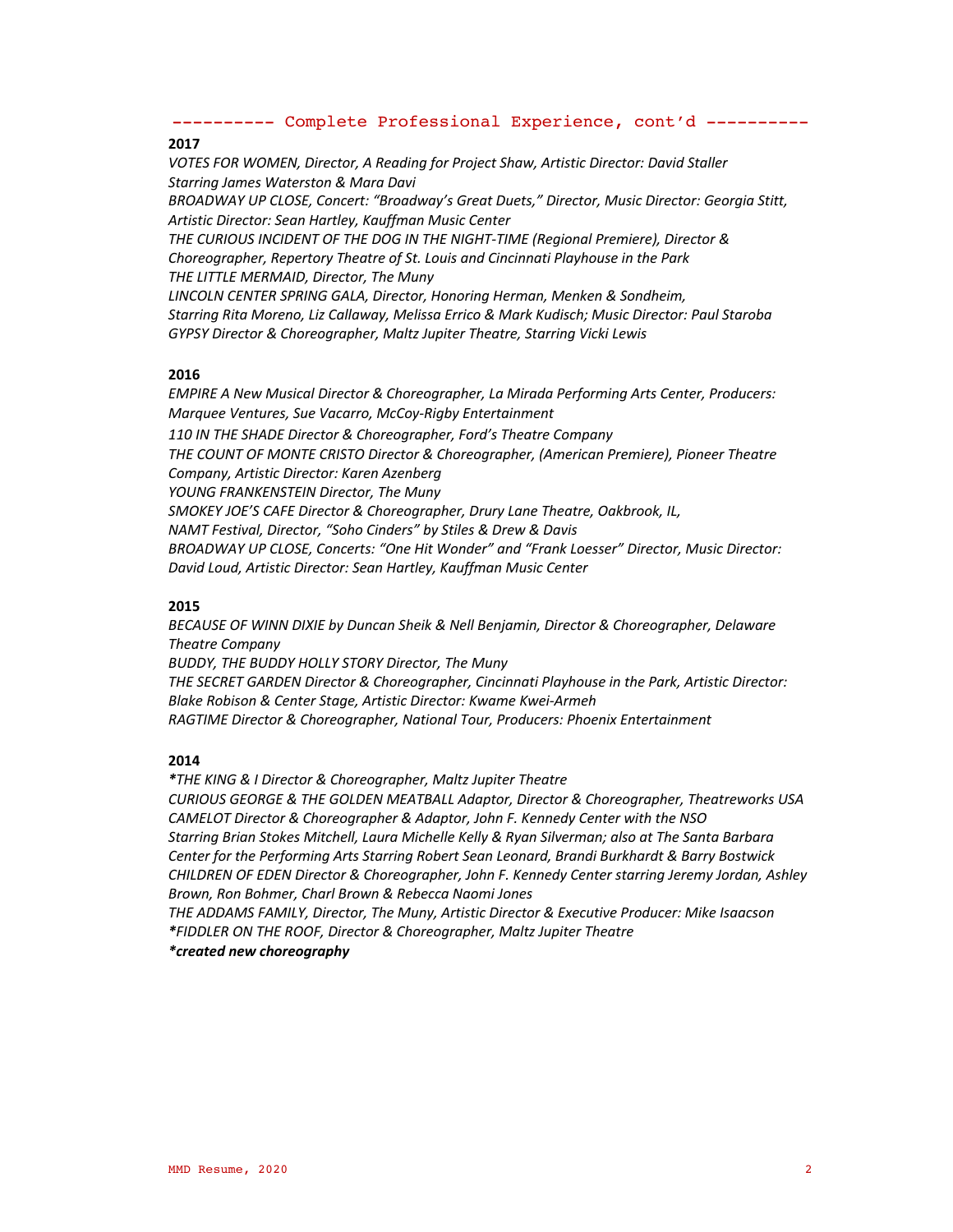#### **2013**

*SENSE & SENSIBILITY THE MUSICAL Director & Choreographer (World Premiere) Denver Center Theatre Company, Artistic Director: Kent Thompson*

*MY FAIR LADY Director & Choreographer & Adaptor, The John F. Kennedy Center Starring Jonathan Pryce, Laura Michelle Kelly, Michael York, Greg Jbara & Cloris Leachman; Also at The Santa Barbara Center for the Performing Arts with the same cast*

*A FUNNY THING HAPPENED ON THE WAY TO THE FORUM, Director & Choreographer, Starring Peter Scolari, Bay Street Theatre, Producer: Gary Hygom*

*REALLY ROSIE, Director & Choreographer Bucks County Playhouse, Producer: Jed Bernstein CABARET, Director & Choreographer, Repertory Theatre of St Louis, Artistic Director: Steve Woolf & Cincinnati Playhouse in the Park, Artistic Director: Blake Robison*

## **2012**

*HELLO, DOLLY Director & Choreographer, Starring Vicki Lewis & Gary Beach, Maltz Jupiter Theatre, Producing Artistic Director: Andrew Kato* 

*AROUND THE WORLD IN 80 DAYS Director Pittsburgh Public Theatre, Producing Artistic Director: Theodore Pappas*

*THE MUSIC MAN Director & Choreographer, Glimmerglass Festival & Royal Opera House, Muskat, Oman General Director: Francesca Zambello; Starring Dwayne Croft & Elizabeth Futral UNDER MY SKIN by Robert Sternin & Prudence Fraser, Director, (World Premiere), Producer: Pasadena Playhouse & WIT Productions; Starring Hal Linden CAT ON A HOT TIN ROOF Director, Flat Rock Playhouse, Artistic Director: Vincent Marini*

#### **2011**

*SHINE ON Good Housekeeping Awards at Radio City Music Hall, Director, Overland Entertainment Starring Meryl Streep, Goldie Hawn, Fran Drescher,*

*THE THREE MUSKETEERS by Stiles, Raby & Leigh, Director & Choreographer, Fredericia Teater, Denmark (Performed in Danish), Managing & Artistic Director: Søren Møller*

*CABARET Director & Choreographer, Reprise Theatre Company, Artistic Director: Jason Alexander ANYTHING GOES Director & Choreographer, Starring Vicki Lewis, Music Circus, Artistic Director: Glenn Casale*

*CHICAGO Director & Choreographer, Flat Rock Playhouse* 

#### **2010**

*ANYTHING GOES Director & Choreographer, Maltz Jupiter Theatre THE ROAR OF THE GREASEPAINT, THE SMELL OF THE CROWD Director & Choreographer, York Theatre Company Musicals in Mufti, NYC, Artistic Director: James Morgan HOW TO SUCCEED IN BUSINESS WITHOUT REALLY TRYING Director & Choreographer, Reprise Theatre, Starring Josh Grisetti, Nicole Parker, John O'Hurley & Simon Helberg OKLAHOMA Director, Music Circus VENUS FLYTRAP Director, (World Premiere) The Active Theater, NYC, Starring Xanthe Elbrick RINGLING BROTHERS AND BARNUM & BAILEY CIRCUS, "FULLY CHARGED" Creative Consultant* 

#### **2009**

*THE WORLD GOES 'ROUND Director & Choreographer, Pittsburgh Public Theatre GUYS & DOLLS Director, Starring Gary Beach & Montego Glover, Music Circus RAGTIME Director & Choreographer, The John F. Kennedy Center for the Performing Arts, Eisenhower Theatre, President: Michael Kaiser RAGTIME Director & Choreographer, Broadway, Neil Simon Theatre, Producers: Kevin McCollom, Emanuel Azenberg, Roy Furman, Roger Berlind, Tom Kirdahy/Devlin Elliott and The John F. Kennedy Center for the Performing Arts*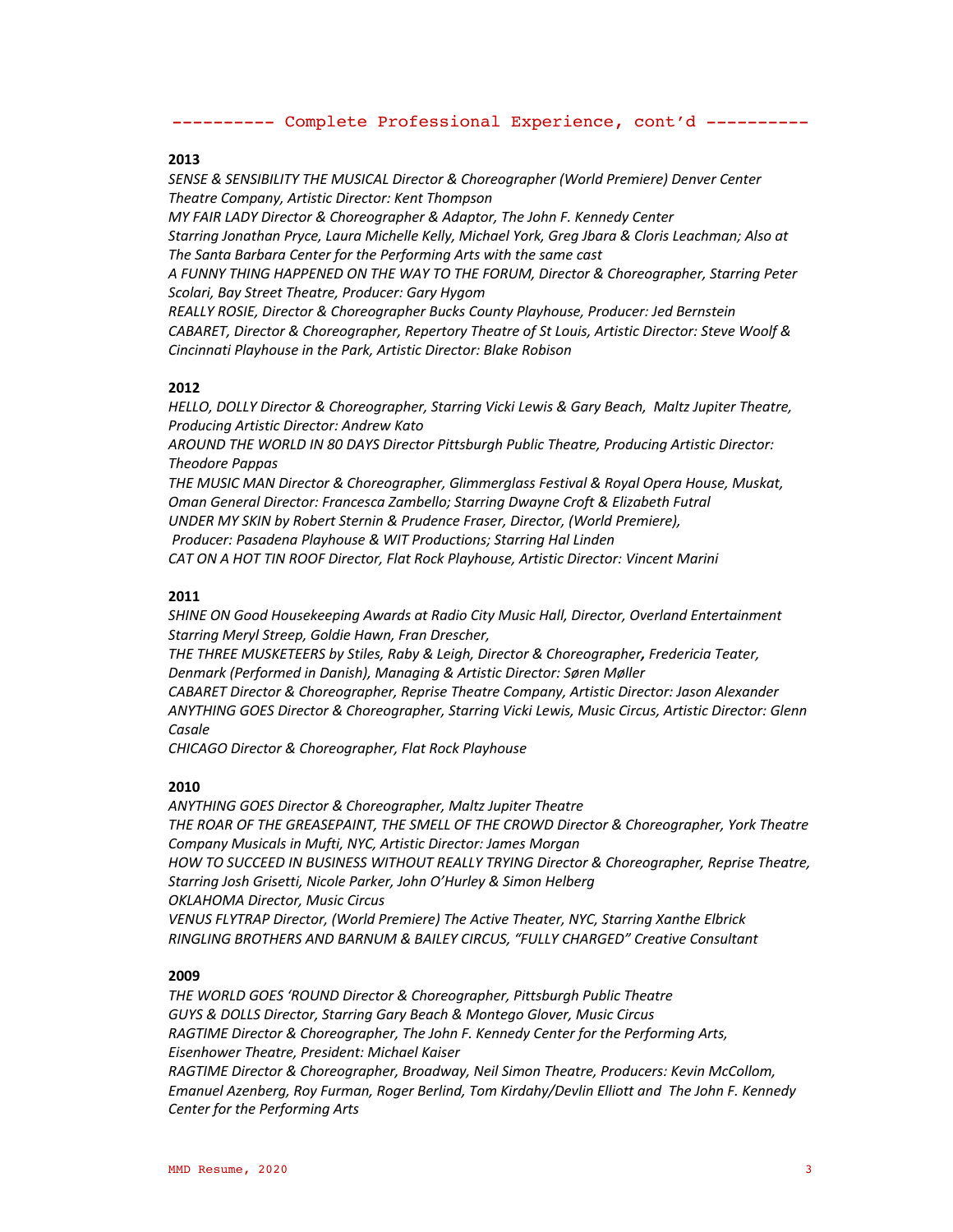# **2008**

MASTER CLASS *Director,* Maltz Jupiter Theatre, starring Gordana Roshovich, Producing Artistic Director: Andrew Kato

GYPSY *Director*, Music Circus, Artistic Director: Scott Eckern, *Starring Vicki Lewis*

MY FAIR LADY *Director*, Starring Kate Baldwin, Music Circus

AIN'T MISBEHAVIN' *Director & Choreographer*, Bay Street Theatre,

Artistic Directors: Sybil Christopher & Murphy Davis

# **2007**

SEUSSICAL THE MUSICAL *Director & Choreographer*, Lucille Lortel Theatre/Theatreworks USA JEKYLL & HYDE *Director*, Music Circus

SOUTH PACIFIC *Choreographer,* Music Circus, Dir. Leland Ball

ONCE ON THIS ISLAND *Director & Choreographer*, Lyric Theatre of Oklahoma, Artistic Director: Nick Demos

LOOK HOMEWARD HONKY TONK ANGEL *Director & Choreographer*, (World Premiere) Lyric Stage, Irving, TX, Producer: Steven Jones

SIMEON'S GIFT by Julie Andrews, Emma Walton, Ian Fraser & John Bucchino, *Director & Choreographer*, Bay Street Theatre, Artistic Directors: Sybil Christopher & Emma Walton BLITHE SPIRIT *Director*, Riverside Theatre, Artistic Director: Allen Cornell

## **2006**

THE WHO'S TOMMY *Director & Choreographer*, Bay Street Theatre, *Starring Euan Morton* A FUNNY THING HAPPENED ON THE WAY TO THE FORUM *Director*, Music Circus

#### *Starring James Brennan*

SEUSSICAL THE MUSICAL *Director & Choreographer*, Theatreworks USA, Ongoing National Tour KNIGHT LIFE/THE GIRL WHO WOULD BE KING by Robert Sternin, Prudence Fraser & Jeff Barry, *Director & Choreographer*, (World Premiere), Riverside Theatre, Artistic Director: Allen Cornell DAMES AT SEA *Director & Choreographer*, Riverside Theatre SIX WOMEN WITH BRAIN DEATH *Director & Choreographer*, NY Fringe Festival, Producers: Jane Bergere & Steven Jones

# **2005**

FINIAN'S RAINBOW *Director & Choreographer*, Lyric Stage ONCE ON THIS ISLAND *Director & Choreographer*, Music Circus AIN'T MISBEHAVIN' *Director & Choreographer*, Pittsburgh Public Theatre GREASE *Director*, Music Circus SHERLOCK HOLMES & THE WEST END HORROR *Director*, Pioneer Theatre, Artistic Director: Charles Morey

# **2004**

SHERLOCK HOLMES & THE WEST END HORROR *Director*, Asolo Theatre Festival, Artistic Director: Howard Millman DAMN YANKEES *Director*, Music Circus, *Starring James Brennan & Mary Ann Lamb* ONCE ON THIS ISLAND *Director & Choreographer*, Bay Street Theatre

# **2003**

ANYTHING GOES *Director & Choreographer*, Riverside Theatre ESPRESSO TRASHO by Charles Liepart & Eric Schorr, *Director,* NY Fringe Festival Festival AIN'T MISBEHAVIN' *Director & Choreographer*, Huntington Theatre Company, Artistic Director: Nicholas Martin

COOKIN' (*NANTA*) *Creative Consultant*, Minetta Lane Theatre & New Victory Theatre, Producer: Broadway Asia, Producer: Broadway Asia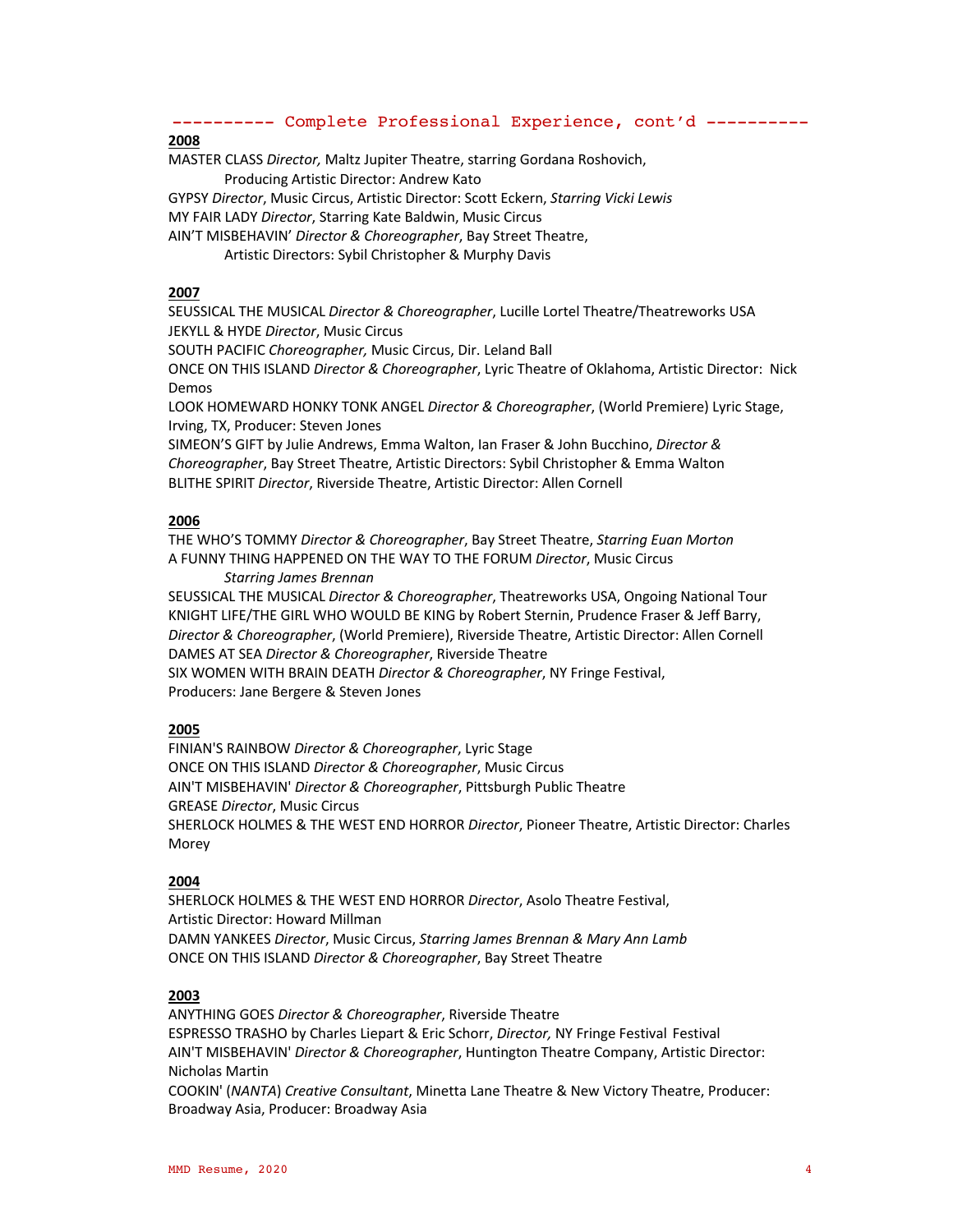# **2002**

SHERLOCK HOLMES & THE WEST END HORROR *Director*, (World Premiere), Bay Street Theatre *Starring Terrence Mann* THE UNSINKABLE MOLLY BROWN *Director*, Music Circus, *Starring Susan Egan*

TELL ME ON A SUNDAY *Director & Choreographer,* Kennedy Center, Producer: Jeffrey Finn *Starring Alice Ripley*

OLYMPUS ON MY MIND *Director & Choreographer*, Florida Studio Theatre

THUMBS by Rupert Holmes, *Director*, Helen Hayes Theatre and Cape Playhouse, *Starring Kathie Lee Gifford & Diana Canova*

# **2001**

HAIR *Director & Choreographer*, Bay Street Theatre CRIMES OF THE HEART *Director,* Starring Sandy Duncan, Cape Playhouse THE SECOND HURRICANE An Opera for Children by Aaron Copland*, Director & Choreographer,* The 92nd St Y, NYC COOKIN' (*NANTA*) *Creative Consultant*, National Tour, Producer: Broadway Asia

# **2000**

A FUNNY THING HAPPENED ON THE WAY TO THE FORUM *Director*, Music Circus, *Starring Gary Beach.*  Artistic Director: Leland Ball ACCOMPLICE *Director*, Cape Playhouse, *Starring Richard Kind & Stephanie Zimbalist* COOKIN' (*NANTA*) *Creative Consultant*, South Korean and International Tour, Producer: BwayAsia

# **1999**

GOOSEBUMPS LIVE ON STAGE *Director & Musical Staging,* Starring Russ Abbot, Wintergardens Theatre, Blackpool, UK, Producer: Leisure Parcs & Feld Entertainment FIT TO PRINT (World Premiere), *Director*, Bay Street Theatre, *Featuring Randy Graff & Roger Bart*

## **1998**

HIGH SOCIETY *Associate Choreographer*, Broadway: St. James Theatre, *Starring Melissa Errico* Producer: Dodger Productions, Dir. Des McAnuff, Choreo. Wayne Cilento GOOSEBUMPS LIVE ON STAGE *Additional Staging*, National Tour, Producer: Feld Entertainment, Dir. Rupert Holmes

## **1997**

ONE FOOT ON THE FLOOR (World Premiere), by Jeffrey Hatcher, *Conceiver & Director*,Denver Center Theatre Company, Artistic Director: Donovan Marley ACCOMPLICE, *Director/Actor*, American Stage Festival

# **1996**

ACCOMPLICE *Director*, Stage West, Artistic Director: Albert Ihde KISMET *Director,* Starring Richard White, Michele Pawk & Michael Mulheren, Music Circus RADIO GALS by Mike Craver & Mark Hardwicke, *Director & Choreographer*, John Houseman Theatre, NYC, Producer: Elliott Martin

# **1995**

OFF KEY by Bill C. Davis & Richard Adler, (World Premiere), *Director & Choreographer*, George Street Playhouse, Artistic Director: Gregory S. Hurst

THERE'S ONE IN EVERY MARRIAGE *Director*, The Phoenix Theatre Company, Artistic Director: Bram **Lewis** 

HIGH SPIRITS *Director & Choreographer,* The Phoenix Theatre Company ANGEL STREET *Director*, Ogunquit Playhouse, Westport Country Playhouse and Cape Playhouse *Starring David McCallum, Jean LeClerc & Mia Dillon,*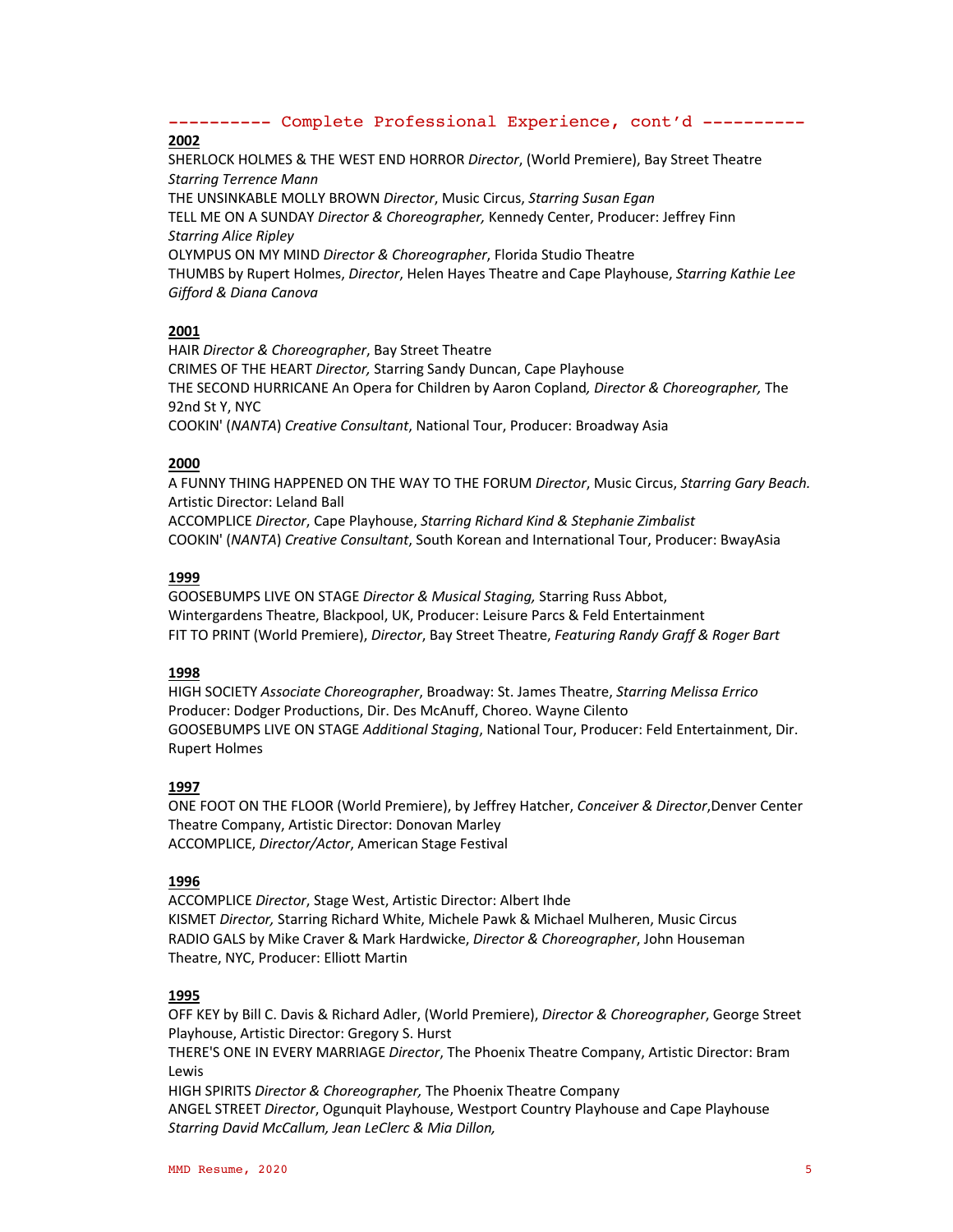## **1994**

THE CRUCIFER OF BLOOD *Director*, The Phoenix Theatre Company, Featuring Billy Crudup, Artistic Director: Bram Lewis

THE MERRY WIVES OF WINDSOR, TEXAS, Choreographer, Cincinnati Playhouse in the Park, , Artistic Director/Dir. Edward Stern, *Written by & Featuring The Red Clay Ramblers*

SOME ENCHANTED EVENING *Director & Choreographer*, Arizona Theatre Company, Artistic Director: David Ira Goldstein

AIN'T MISBEHAVIN' *Director & Choreographer*, Cleveland Play House, Artistic Director: Roger Danforth and Alabama Shakespeare Festival, Artistic Director: Kent Thompson

DANCING AT LUGHNASA *Choreographer*, Repertory Theatre of St. Louis, Artistic

Director: Steven Woolf and Cincinnati Playhouse, Artistic Director/Dir. Edward Stern

OVER THE RAINBOW, A "Yip" Harburg World Premiere Revue, *Choreographer*, Phoenix Theatre Co.

## **1993**

SULLIVAN & GILBERT *Director & Choreographer*, The Phoenix Theatre Company, *Starring George Grizzard*

ANYTHING GOES *Director & Choreographer*, Birmingham Theatre,

Producer: Nederlander Org./Jay Brooks

THEY SHOOT HORSES, DON'T THEY? (Workshop), *Director & Choreographer*, Manhattan Theatre Club THE LOMAN FAMILY PICNIC *Musical Staging,* Manhattan Theatre Club, Dir. Lynne Meadow, *Starring Christine Baranski & Peter Friedman*

AIN'T MISBEHAVIN' *Director & Choreographer*, Philadelphia Drama Guild, Artistic Director: Mary B. Robinson

ON THE TOWN *Director & Choreographer*, Goodspeed Opera House, Producer: Michael Price BYE BYE BIRDIE *Director & Choreographer*, Harrah's Atlantic City, Producer: Troika

THE MERRY WIVES OF WINDSOR, TEXAS *Choreographer,* St. Louis Rep, Duke University and Players Theatre Columbus, Dir. Edward Stern, *Starring The Red Clay Ramblers*

# **1992**

AIN'T MISBEHAVIN' *Director & Choreographer*, River Arts Rep and Berkshire Theatre Festival RIVERVIEW by John Logan, (World Premiere), *Choreographer*, Goodman Theatre, Artistic Director/ Dir. Robert Falls

OF THEE I SING *Choreographer*, Arena Stage, Artistic Director/Dir. Douglas C. Wager DANCING AT LUGHNASA *Choreographer*, Philadelphia Drama Guild, Dir. Mary B. Robinson EMPTY HEARTS by John Bishop (also Dir.), (World Premiere), *Choreographer*, Circle Repertory Co.

## **1991**

AIN'T MISBEHAVIN' *Director & Choreographer*, Virginia Stage Company ELMER GANTRY *Choreographer*, (World Premiere), La Jolla Playhouse, Artistic Director/Dir. Des McAnuff

ANOTHER KIND OF HERO *Choreographer*, (World Premiere) Walnut Street Theatre, Producer: Bernard Havard, Dir. Charles Abbott

BOOK OF THE NIGHT *Choreographer*, (World Premiere) Goodman Theatre, Dir. Robert Falls THE THREE CUCKOLDS *Choreographer*, Actors Theatre of Louisville, Artistic Director/Dir. Jon Jory A MIDSUMMER NIGHT'S DREAM *Choreographer*, Philadelphia Drama Guild, Dir. Mary B. Robinson CLOSER THAN EVER *Director & Choreographer*, Young Peoples Theatre, Toronto, Producer: Jeffery Latimer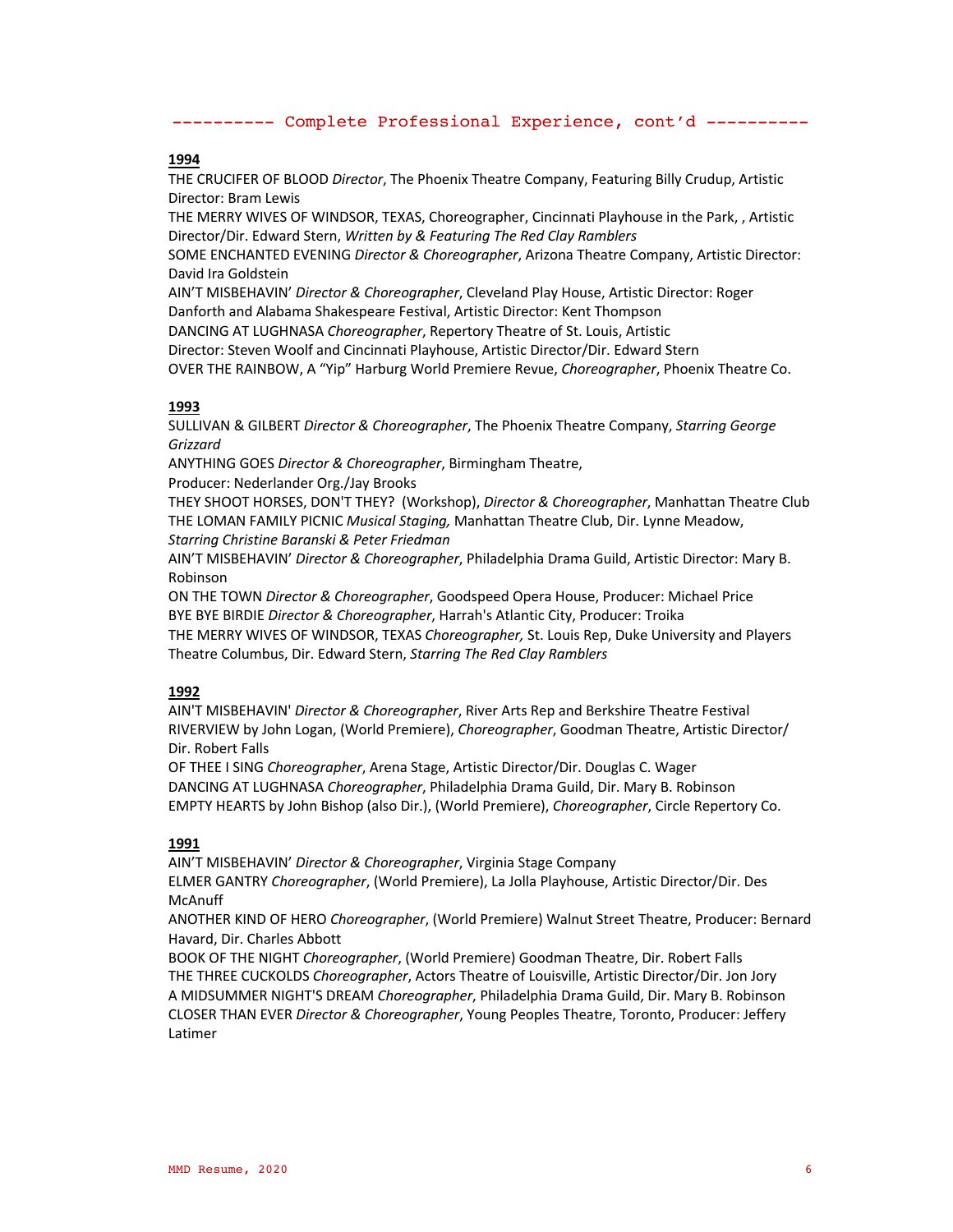#### **1990**

MERRILY WE ROLL ALONG *Choreographer*, Arena Stage, Dir. Douglas C. Wager *Starring Victor Garber, Becky Ann Baker, David Garrison, Marin Mazzie & Mary Gordon Murray,* CLOSER THAN EVER, *Director & Choreographer,* San Jose Rep, Artistic Director: Timothy Near CASINO PARADISE by Thomas Babe, William Bolcolm & Arnold Weinstein, *Choreographer*, American Music Theatre Festival, Artistic Director: Marjorie Samoff, Dir. David Alden VELVET ELVIS *Choreographer*, River Arts Rep, Artistic Director: Michael Cristofer, Dir. Joanne Woodward COMPANY *Choreographer*, Birmingham Theatre, Dir. George Rondo THE WAVES *Choreographer*, New York Theatre Workshop, Artistic Director: James Nicola, Dir. Lisa Peterson

CLOSER THAN EVER *Musical Staging*, Arena Stage, Dir. Richard Maltby, Jr.

#### **1989**

CLOSER THAN EVER, *Musical Staging,* Cherry Lane Theatre, Off-Broadway, Dir. Richard Maltby, Jr. ON THE TOWN *Choreographer*, Arena Stage, Dir. Douglas C. Wager

ROMANCE IN HARD TIMES by William Finn, *Choreographer*, (World Premiere) Joseph Papp Public Theater, *Starring Lillias White,* Dir. David Warren

CLOSER THAN EVER by Richard Maltby & David Shire, (World Premiere) *Musical Staging*, Williamstown Theatre Festival, Dir. Steven Scott Smith

#### **1988**

THE MERRY WIVES OF WINDSOR, TEXAS, (World Premiere),*Musical Staging*, Alley Theatre, Dir. Tom Bullard

THE LITTLE RASCALS by Joe Raposo & Michael Loman, (World Premiere), *Choreographer*, Goodspeed Opera House, Dir. Robert Nigro

THE MUSIC MAN *Choreographer*, New York City Opera, General Director: Beverly Sills, Dir. Arthur Masella,

SULLIVAN & GILBERT by Ken Ludwig, *Choreographer*, Starring Fritz Weaver &Noel Harrison, USA & Canada: National Arts Centre, St. Lawrence Centre and Kennedy Center Dir. Leon Major

## **1987**

THE SCHOOL FOR WIVES *Choreographer*, Center Stage, Artistic Director: Stan Wojewodski, Jr., Dir. Irene Lewis

IN A PIG'S VALISE by Eric Overmyer, *Choreographer*, (World Premiere) Center Stage, Dir. Mark Harrison

A FUNNY THING HAPPENED ON THE WAY TO THE FORUM, *Choreographer*, StageWest, Dir. Gregory Boyd

THE ODD COUPLE, *Director,* StageWest *(Professional Directing Debut)* PORTRAIT OF JENNIE, (World Premiere), *Choreographer*, Berkshire Theatre Festival, Dir. Gregory Boyd

## **1986**

ON THE VERGE OR THE GEOGRAPHY OF YEARNING, *Choreographe*r, NY Theatre Workshop, *Starring Frances McDormand,* Dir. Michael Engler

SHE LOVES ME *Choreographer*, Starring Boyd Gaines, Center Stage, Dir. Stan Wojewodski, Jr. GUYS & DOLLS *Choreographer*, StageWest, Artistic Director/Dir. Gregory Boyd ANYTHING GOES *Director & Choreographer*, Hangar Theatre, Artistic Director: Robert Moss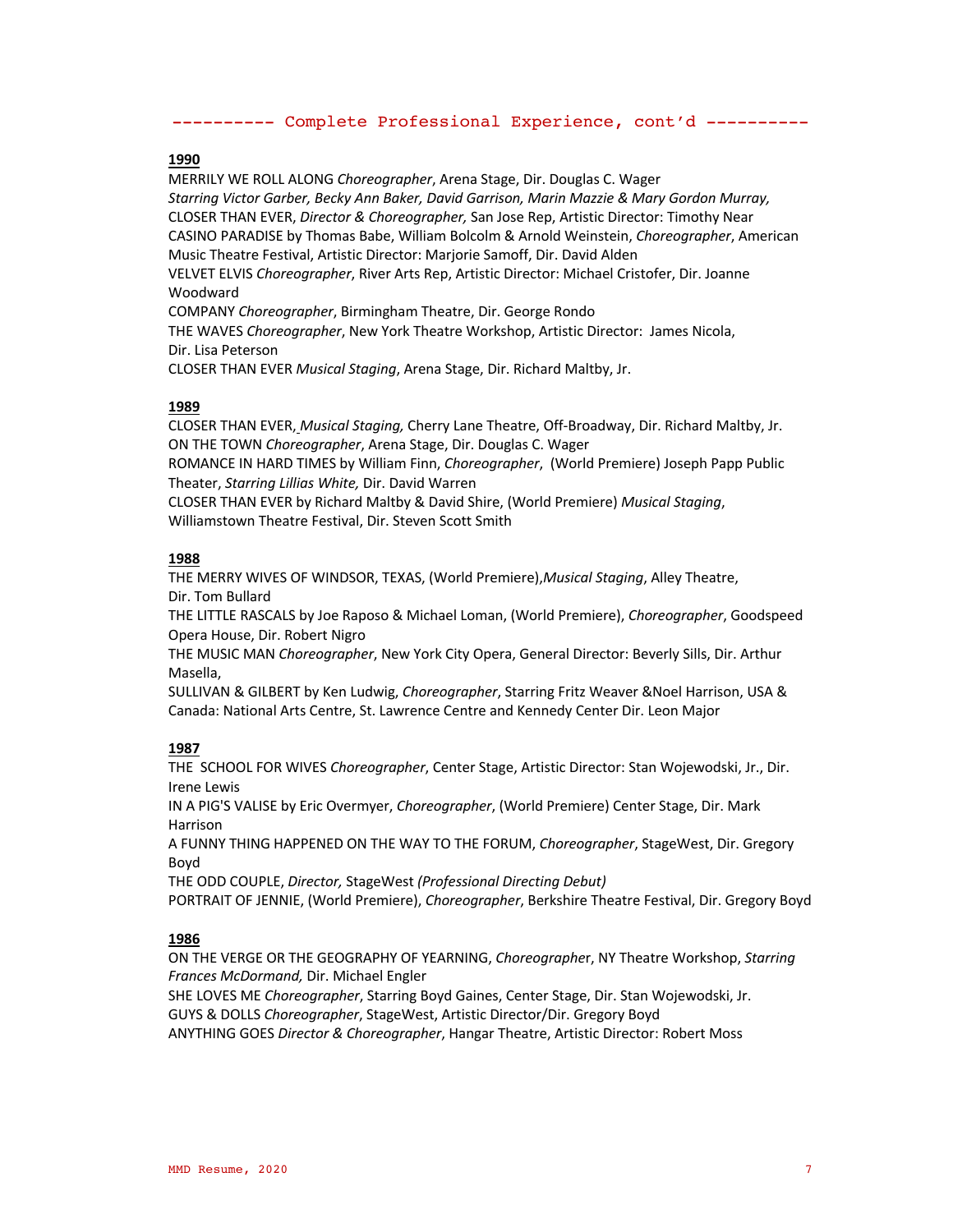#### **1985**

GYPSY *Choreographer*, Hangar Theatre, Dir. Mark Brokaw LITTLE SHOP OF HORRORS *Choreographer*, Repertory Theatre of St. Louis, Dir. M. Burke Walker

#### **1984**

GUYS & DOLLS *Choreographer*, Hangar Theatre, Dir. Robert Moss SNOOPY *Choreographer*, George Street Playhouse, Dir. Maureen Heffernan ROMANCE LANGUAGE by Peter Parnell, *Musical Staging*, Playwrights Horizons, Dir. Sheldon Larry

#### **1983**

THE GILDED CAGE by James Milton &Polly Pen, *Choreographer*, The Production Company, NYC, Dir. James Milton

#### **1982**

LIFE IS NOT A DORIS DAY MOVIE, *Choreographer*, The Village Gate, NYC, Dir. Norman Renee

# **1979-1980**

*Resident Choreographer*, Naples Dinner Theatre, Naples, FL, Artistic Director/Dir. Jim Fargo HELLO, DOLLY!, IRVING BERLIN REVUE, NATALIE NEEDS A NIGHTIE, SWEET CHARITY

# **1977**

*Resident Choreographer*, Mule Barn Theatre, Tarkio, MO, Artistic Director/Dir. Paul J. Hustoles CAMELOT, CAN-CAN, THE SOUND OF MUSIC

------------------- Professional Acting Credits --------------

#### **1997**

ACCOMPLICE American Stage Festival, Milford, NH (Appeared as myself)

#### **1979-80 Naples Dinner Theatre, Naples, FL**

HELLO, DOLLY! (Minnie Faye) IRVING BERLIN REVUE (Featured Ensemble) NATALIE NEEDS A NIGHTIE (Thommie Briggs) SWEET CHARITY (Helene)

#### **1978**

FUNNY GIRL Starring Rosalind Harris, An Evening Dinner Theatre, Elmsford, NY (Ensemble/Men's Swing)

#### **1977**

THE SOUND OF MUSIC, Mule Barn Theatre, Tarkio, MO (Ensemble)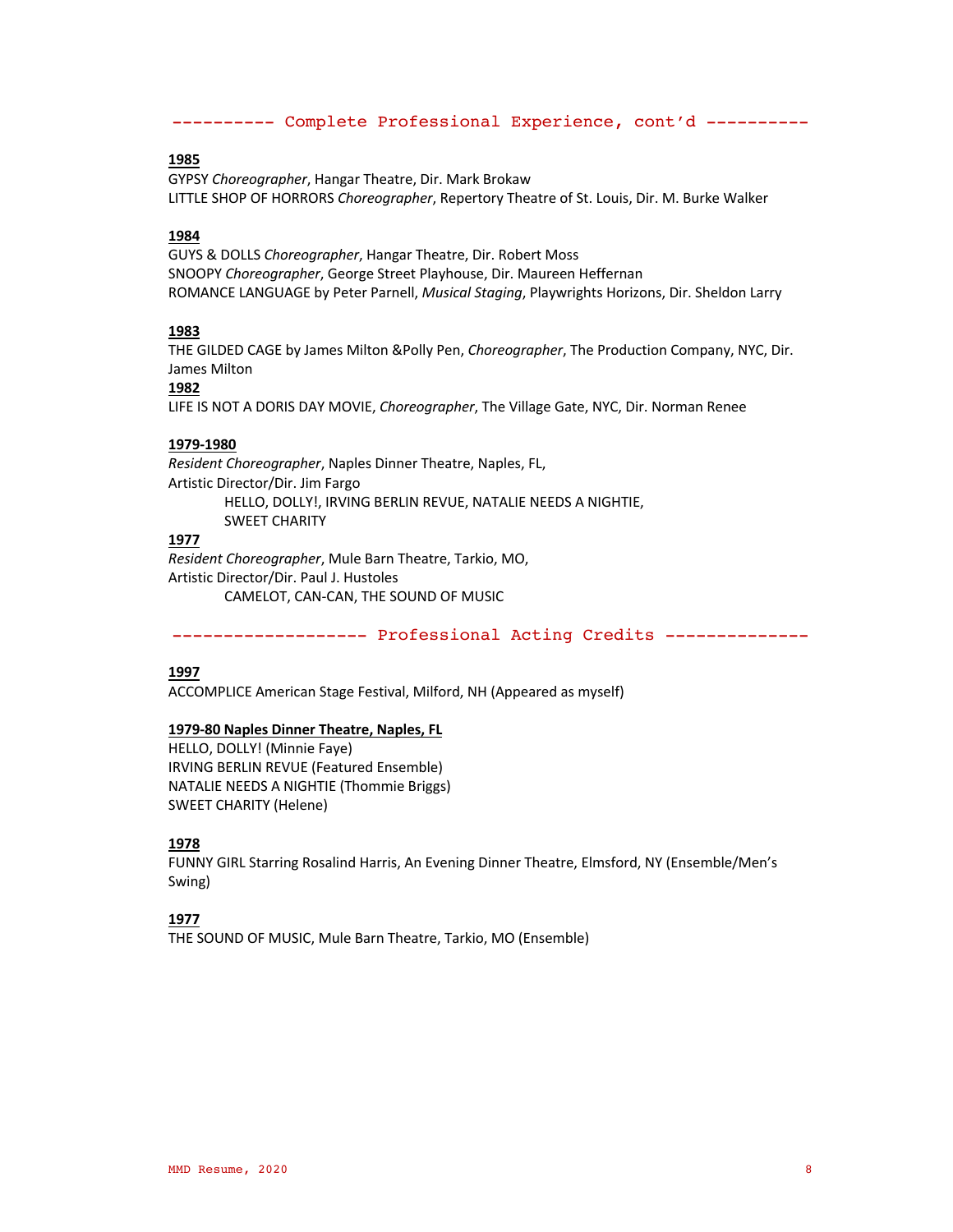# -----------Professional Choreography In Television & Video ------

#### **1997-2001**

- s *Elmo's World: Wild, Wild West,* Sesame Workshop/Sony Wonder, Dir. Ted May
- s *Crackle Box, JPKids/PBS Pilot,* Dir. Joshua White
- s *Remember WENN* by Rupert Homes, Producer: Howard Meltzer/AMC, Dir. Richard Shepard
- s *Sesame Street* Episode 3608, Sesame Workshop/PBS,

Dir. Lisa Simon, *Emmy Award*

---------------------- Educational Background ------------------

- s BA in Speech Communications & Theatre, University of Michigan, 1977, Dance Minor: Modern techniques include Martha Graham, Merce Cunningham, Horton, Luigi, Ethnic dance. Professors: Vera Embree, Gay Delanghe, Elizabeth Bergman
- $\cdot$  Post-graduate dance training Jazz, Charles Kelley; Tap, Charles Kelley, American Tap Dance Orchestra, Barbara Duffy; Modern Dance, The Martha Graham School
- $\cdot$  Early professional dance training in Jazz and Tap Julie Adler School of the Dance, Oak Park, MI; Master Instructors: Julie Adler Sparage, Barbara Fink, Matt Mattox and Joe Tremaine

------------- Recent Professional Development Training -------

#### **2018-present**

Equity, Diversity and Inclusiveness Workshop, The Actor's Fund Intimacy Directors International, Inc., Stage Directors & Choreographers

## ------------------- Professional Affiliations ----------------

- § Society of Stage Directors & Choreographers (SDC) and SDC Foundation, joined in 1979
- § SDC Executive Board Service, 20 years between 1993-2020
- Dramatists Guild, Associate member since 2001
- § Musical Theatre Educator's Alliance, member since 2009
- Actors Equity Association, member 1979 1988

#### ---------------------- Education & Training ------------------

- BA in SPEECH COMMUNICATIONS & THEATRE, University of Michigan, 1977 Dance Minor: *Modern techniques include Martha Graham, Merce Cunningham, Horton, Luigi, Ethnic dance. Instructors: Vera Embre, Gay Delanghe, Elizabeth Bergman*
- § Post-graduate dance training: *Tap and Jazz with Charles Kelley; Tap with American Tap Dance Orchestra, Barbara Duffy; Modern Dance with The Martha Graham School.*
- Early professional dance training in Jazz and Tap *Julie Adler School of the Dance, Oak Park, MI; Master Instructors: Julie Adler Sparage, Barbara Fink, Matt Mattox and Joe Tremaine*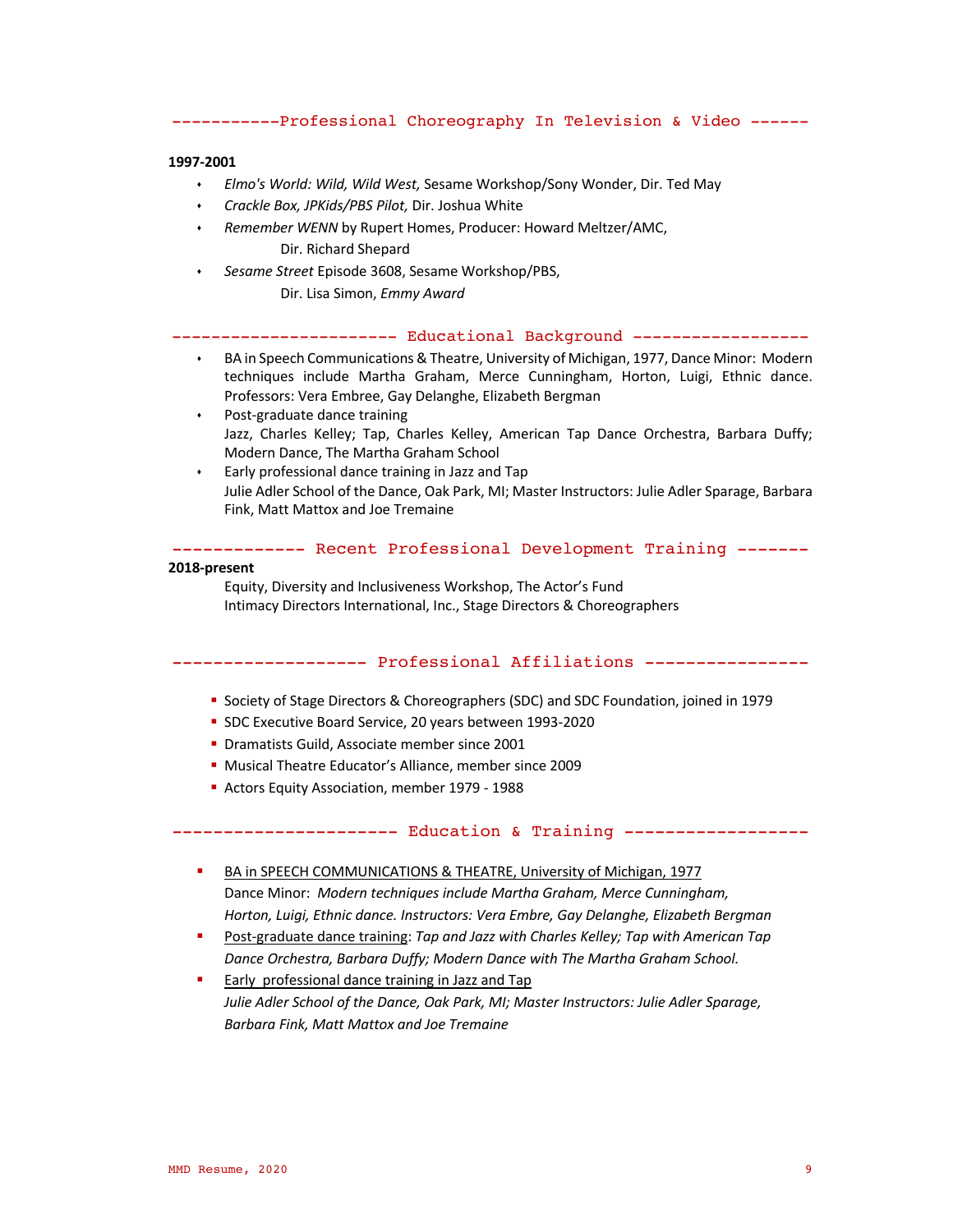------------------------ Academic Workshops ------------------

#### **Interactive Video workshops**

#### **2020**

- s Directing Musicals©, *Private workshops for early career directors*
- s The Growing Studio, *Directing 101 Series: Director/Designer Collaboration*
- s Broadway Dreams Foundation, *The Director's Perspective*
- s Broadway Weekends At Home, *Simple & Sublime: Reconstructing RAGTIME*
- s Olney Theatre, *Olney's ONCE, Once Again*
- The Musicals Book Club: Reading RAGTIME @ Cape Playhouse, Bay Street Theatre
- s Bay Street Theatre; *Backstage w/ MMD: Random Notes & Anecdotes from productions 1999- 2013 with Special Guests, including Dame Julie Andrews, Peter Scolari, Randy Graff*

# **Universities & Professional Training Studios**

#### **2019**

- s The Growing Studio, *Musical Theatre Song Study & Audition Workshops*
- s New York University, Steinhardt, *Audition Workshop*

# **2018**

s Shenandoah University, *Musical Theatre Audition Workshop*

**2017**

s Broadway Teacher's Workshop, *Musical Theatre Performance Workshop featuring Jeff Kready and Nikki Renee Daniels*

## **2005-2016**

- s San Diego State University (SDSU), *Musical Theatre Performance Workshop* and MFA *script & score analysis*
- s Emerson College, *Audition workshop*
- s Broadway Dreams Foundation, Philadelphia, PA, *Classes and Staged sequences from Anything Goes & Ragtime*
- s Drama League, *Directing Musicals Scene Study Workshops*
- s Cincinnati Conservatory of Music, *Career Lecture*
- s Launched *Directing Musicals©, Private Scene Study workshops for early career directors, 2012*
- s Yale University, *Musical Theatre Performance Workshop*, *Song and Dance*
- s Temple University, *Career Lecture and Musical Theatre Performance Workshop and Musical Scene Study*
- s Fordham College at Lincoln Center, *Collaboration Seminar*
- s Penn State, Dance Master Class *Mock Audition for Ragtime.*
- s American Theatre Wing's Springboard NYC, *Audition Technique & Scene Study*
- s Yale University, *Audition Technique for Solo Performance*
- s American Theatre Wing's Springboard NYC, *Audition Technique*
- s Broadway Teachers Workshop, *Musical Theatre Performance Workshop featuring James Moore (Conductor) and Christiane Noll (Tony Award Nominee) from Ragtime*
- s University at Buffalo, *Audition Technique (Song and Dance)*
- s Carnegie-Mellon University, *Career Lecture*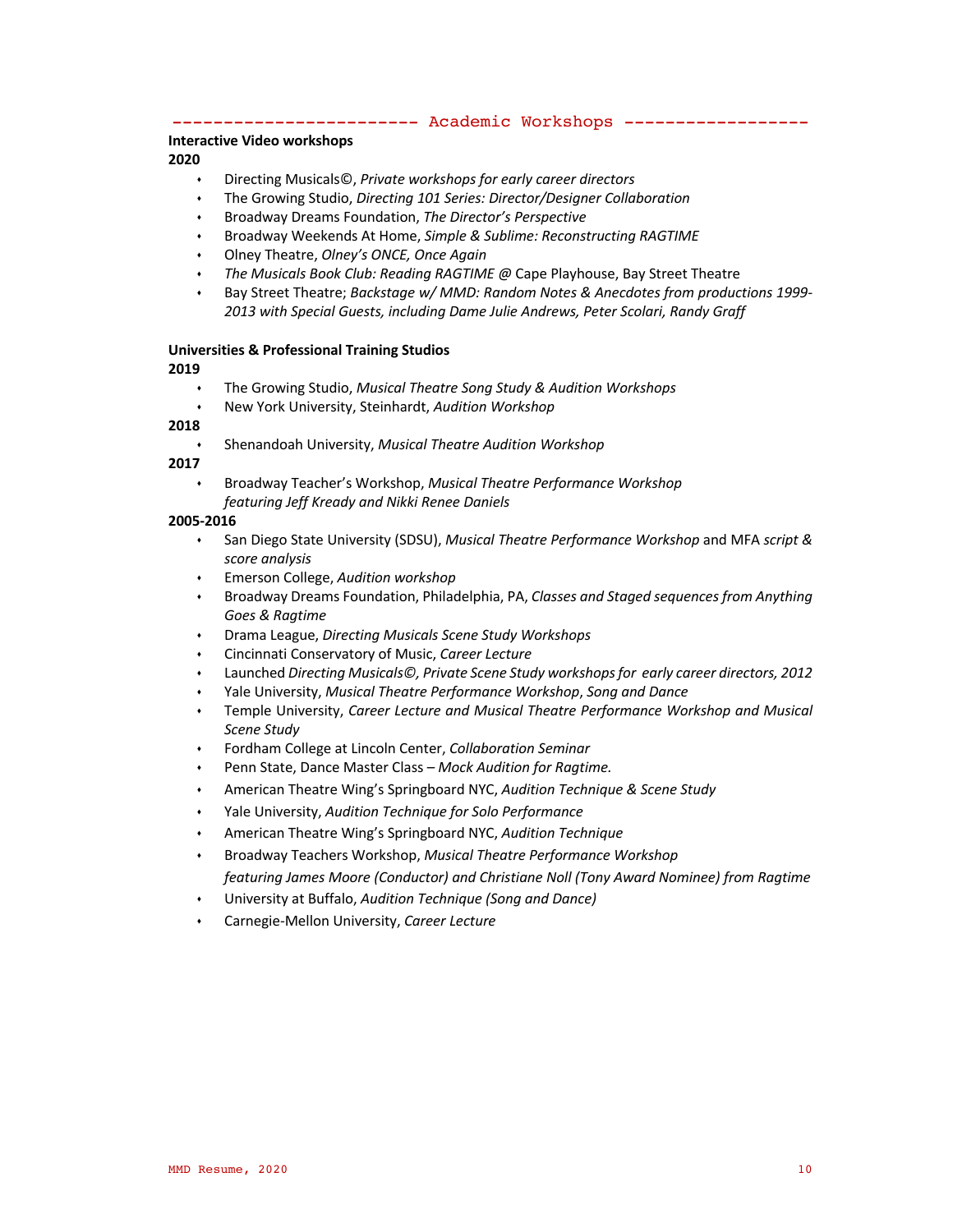#### ---------------- Academic Teaching Curriculums ---------------

#### **AMERICAN MUSICAL & DRAMATIC ACADEMY, NYC, 1996-present**

Industry Musical Showcase Director & Choreographer – Devise & direct musical revues for graduating classes

Musical Theatre I: Techniques – Repertoire: 1960's to present day Musical Theatre II: Performance Styles – Repertoire: Operetta, Vaudeville through 1950's Musical Theatre III: Scene Study – All Repertoires

Musical Theatre Preparation for Auditions culminating in Mock Auditions for Professional panels.

Acting I: Scene Study and Technique – Studio program, Contemporary repertoire Cold Readings for Auditions – Musical and Play Repertoires; all decades

#### **MARYMOUNT MANHATTAN COLLEGE, NYC, 2002-2004**

Musical Theatre Techniques I & II – All Repertoire in Scene Study format and Audition technique

#### **NYU's COLLABORATIVE ARTS PROJECT 21 (CAP21), NYC, 1996-2001**

Acting, Sophomore class – Texts: Chekhov, August Wilson, Rodgers & Hammerstein Musical Scene Study, Junior class - All musical theatre repertoires; text analysis Audition Performance Technique, Junior class – All repertoires Beginning Rhythm Tap Dance, Freshmen classes Advanced Rhythm Tap Dance, Sophomore and Junior classes Beginning Theatre Dance, Freshmen class

#### ------------- Academic Guest Director & Choreographer --------

#### **2018**

•THE DROWSY CHAPERONE, Carnegie Mellon University, School of Drama

#### **1996-2015**

- •THE SECRET GARDEN, New York University-Tisch Mainstage
- •MERRILY WE ROLL ALONG, University at Buffalo, Department of Theatre & Dance
- •THE MYSTERY OF EDWIN DROOD, Marymount Manhattan College
- •PACIFIC OVERTURES, New York University-Tisch Mainstage
- •OF THEE I SING, Fordham College at Lincoln Center
- •GUYS & DOLLS, Fordham College at Lincoln Center
- COLLABORATIVE ARTS PROJECT 21 @ New York University, Tisch School of the Arts:
- •TIMES SQUARE by David Krane
- •WHY MUST THE SHOW GO ON? Words & Music of Noel Coward
- starring Sheridan Morley, Keir Dullea & Mia Dillon, NY Public Library
- •DIVORCE ME, DARLING by Sandy Wilson (New York Premiere)
- •THE MYSTERY OF EDWIN DROOD by Rupert Holmes
- •MERRILY WE ROLL ALONG by Stephen Sondheim & George Furth